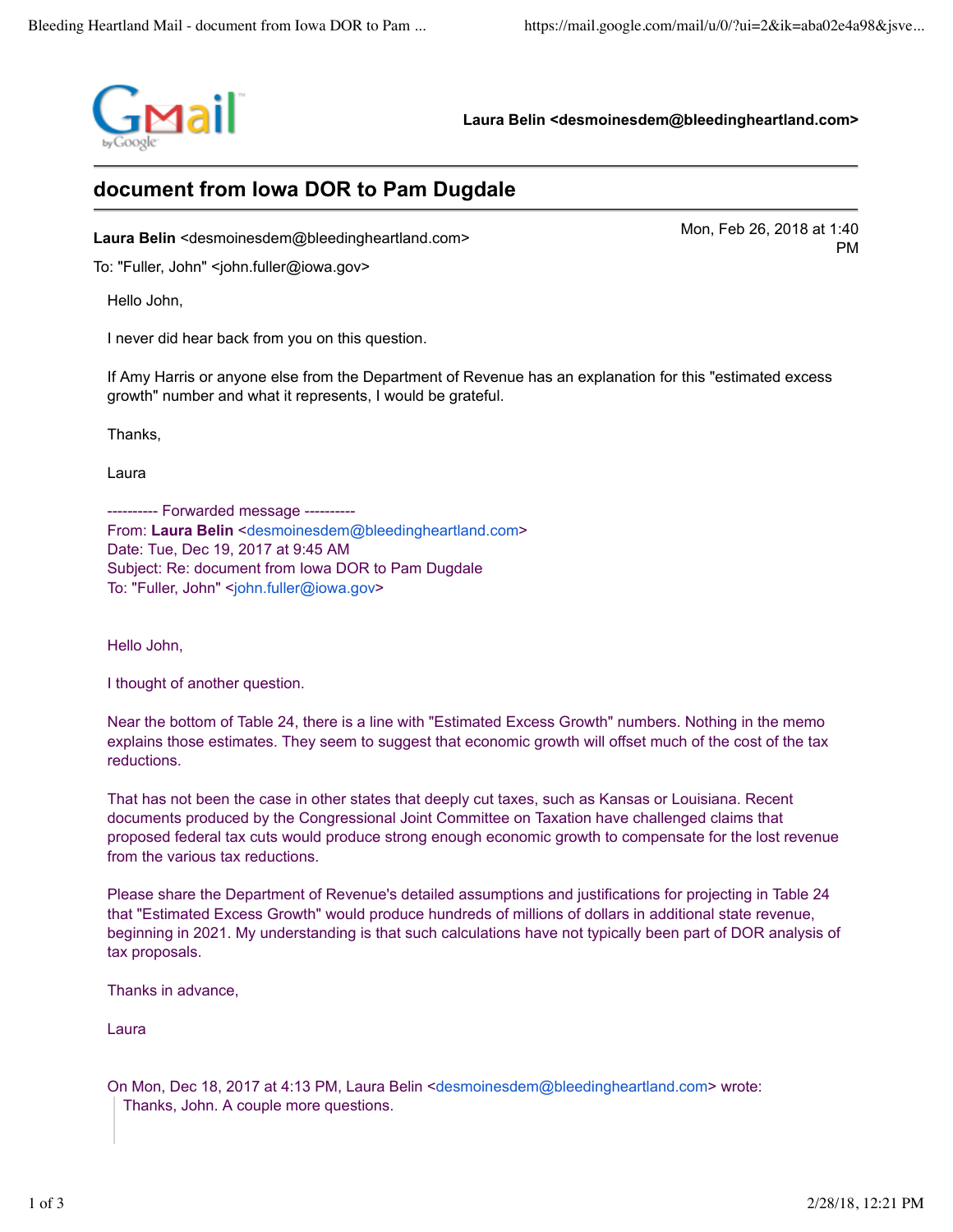## 1. The last section of Table 23

"presents additional base expansions [for the sales tax] that are possible but not currently recommended. The list includes consumer purchases that might be difficult to administer, undesirable to tax, or ones that no other state currently taxes."

Does that mean someone encouraged DOR to look at those base expansions, but DOR does not recommend them? Or did DOR staff include those possibilities to highlight that lots of services currently exempt from sales tax should remain exempt?

The first time I read the document, I was confused, because I could not tell whether someone was actually proposing expanding the sales tax to apply to accounting service, funeral home services, etc.

2. Who proposed the October 20, 2017 version of this plan? The document refers to "the tax reform plan prepared for the Governor's Office," but it is not clear whether this set of ideas originally came from the Iowa Senate GOP caucus or the Governor's Office.

Thanks,

Laura

On Mon, Dec 18, 2017 at 3:34 PM, Fuller, John <john.fuller@iowa.gov> wrote: Hi Laura,

Attached is the document that was sent from the Department of Revenue to Pam Dugdale. I have attached it here as a PDF, but it was sent to Ms. Dugdale as a word document.

If you have additional questions, please let me know.

Thanks, John

On Sun, Dec 17, 2017 at 11:44 PM, Laura Belin <desmoinesdem@bleedingheartland.com> wrote: Dear John,

I realized that the document I published on Friday is a Word file last modified by Senator Randy Feenstra on December 8 (see attached). My impression is that the Iowa Department of Revenue does not typically provide this kind of analysis to the legislative branch in the form of an editable Word document.

Can you please e-mail me a copy of the original communication from DOR to Pam Dugdale regarding this particular plan? I would like to confirm that the analysis was not altered in any way.

Thank you in advance.

Laura Belin 1705 Plaza Circle Windsor Heights, IA 50324 (515) 276-6971